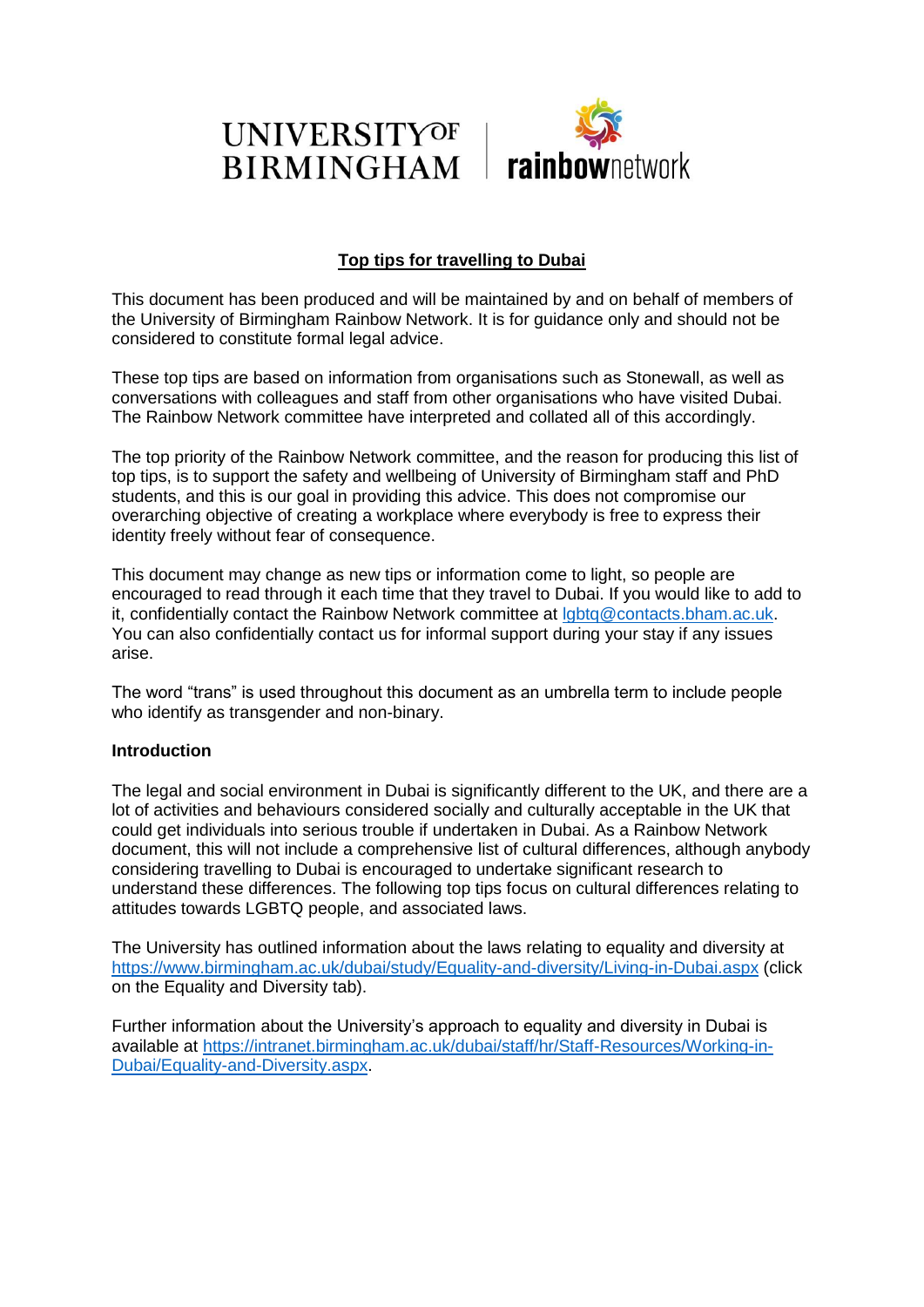## **UNIVERSITYOF BIRMINGHAM**



### **Top tips**

 Familiarise yourself with Stonewall's Global Workplace Briefing on the United Arab Emirates: [https://www.stonewall.org.uk/sites/default/files/uae\\_global\\_workplace\\_briefing\\_2016.](https://www.stonewall.org.uk/sites/default/files/uae_global_workplace_briefing_2016.pdf)

[pdf.](https://www.stonewall.org.uk/sites/default/files/uae_global_workplace_briefing_2016.pdf) This gives an up to date overview of the laws (and absence of laws) impacting LGBTQ equality in Dubai, although it does not constitute formal legal advice.

- Familiarise yourself with the University's statement on equality and diversity in Dubai: [https://intranet.birmingham.ac.uk/hr/documents/public/dubai/Guidance](https://intranet.birmingham.ac.uk/hr/documents/public/dubai/Guidance-policy/Equality-and-Diversity-Dubai.pdf)[policy/Equality-and-Diversity-Dubai.pdf.](https://intranet.birmingham.ac.uk/hr/documents/public/dubai/Guidance-policy/Equality-and-Diversity-Dubai.pdf) This document makes it clear that, for UKbased staff, it is your decision whether to accept an offer to travel to Dubai and you will not face any detriment if you decline such an offer. If you accept an offer but change your mind, speak to your line manager as a matter of priority.
- Familiarise yourself with the Dubai Staff Handbook: [https://intranet.birmingham.ac.uk/hr/documents/public/dubai/UoB-Dubai-Staff-](https://intranet.birmingham.ac.uk/hr/documents/public/dubai/UoB-Dubai-Staff-Handbook.pdf)[Handbook.pdf.](https://intranet.birmingham.ac.uk/hr/documents/public/dubai/UoB-Dubai-Staff-Handbook.pdf) This gives information about your entitlements and benefits (section "Your Employment") and what to do if you experience discrimination or harassment on campus (appendices 3, 11, 17).
- Consider that laws relating to LGBTQ people can cause problems for anybody who is perceived to be LGBTQ, whether or not they actually identify this way. Bear in mind if taking friends, partners, family members, dependants, or anybody else with you to Dubai that they may also identify, or be perceived as identifying as LGBTQ, either now or in the future.
- If you are trans or have previously transitioned, it is inadvisable to travel to Dubai unless your legal documentation (including passport) matches your (perceived) gender, as you may be denied access to the country, deported, or arrested if you are discovered to be trans. Consider that some types of healthcare, even if they are not related to transitioning, may also result in the discovery that you are trans.
- If your next of kin is registered as a same sex partner, consider changing this to another family member for the duration of your trip to Dubai and changing it back when you return. You can do this at [https://universityofbirmingham.service](https://universityofbirmingham.service-now.com/hr/hr_login.do)[now.com/hr/hr\\_login.do](https://universityofbirmingham.service-now.com/hr/hr_login.do) by clicking "Here for you" then "Change your information". Do this at least a month before travelling to Dubai.
- If you identify as LGBTQ, try to avoid making this publicly available knowledge on the internet. For example, if you have a University of Birmingham LGBTQ staff profile on the University intranet, ask for it to be uploaded to a restricted webpage.
- Make your social media profiles as private as possible. Avoid disclosing your or your family's LGBTQ identities, or displaying advocacy for LGBTQ equality, in any parts of your social media profiles which may remain publically visible.
- Do not include any explicit LGBTQ advocacy in your professional email signatures when corresponding with people in Dubai.
- Do not take any electronic devices which contain LGBTQ content (e.g. e-readers with same-sex literature downloaded). Dubai authorities are entitled to access files on electronic devices of people entering the country.